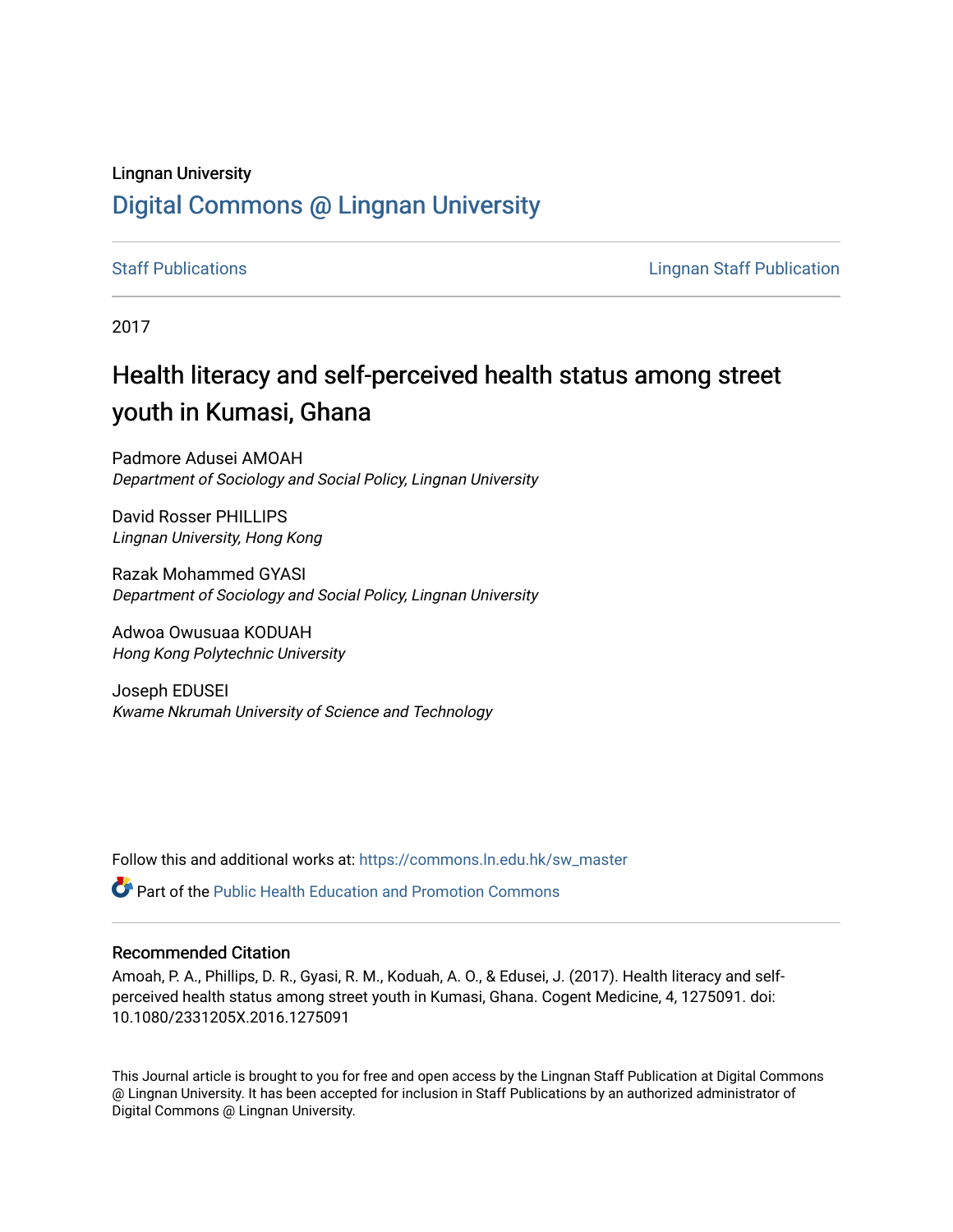

Received: 24 June 2016 Accepted: 16 December 2016

<span id="page-1-0"></span>\*Corresponding author: Padmore Adusei Amoah, Department of Sociology and Social Policy, Lingnan University, Tuen Mun, Hong Kong (SAR) E-mails: [padmoreaduseiamoah@ln.edu.hk](mailto:padmoreaduseiamoah@ln.edu.hk), [padmoreamoah@yahoo.com](mailto:padmoreamoah@yahoo.com)

Reviewing editor: Albert Lee, The Chinese University of Hong Kong, Hong Kong

Additional information is available at the end of the article

# **PUBLIC HEALTH | RESEARCH ARTICLE** Health literacy and self-perceived health status among street youth in Kumasi, Ghana

<span id="page-1-1"></span>Padmore Adusei Amoah<sup>1[\\*](#page-1-0)</sup>, David R. Phillips<sup>1</sup>, Razak Mohammed Gyasi<sup>1</sup>, Adwoa Owusuaa Koduah<sup>2</sup> and Joseph Edusei<sup>3</sup>

**Abstract:** Street youth often have poor health. A number of studies have been commissioned across contexts to appreciate and address the problem. Conspicuously missing from extant researches about street youth in relation to their health however are those relating to health literacy. This study assesses general health literacy (GHL) and its association with self-perceived health status among street youth in Kumasi, Ghana. Two hundred and ninety street youth with an average age of 18 years (±3.1) participated in the study. The majority (78%) of street youth demonstrated limited GHL. Age, education, and acknowledging the streets as home, were significantly associated with GHL. Being an adult (*β* = −0.32, *p* < 0.01), being female (*β* = 0.26, *p* < 0.05), living on the streets for more than 3 years (*β* = 0.29, *p* < 0.05), and acknowledging the streets as home (*β* = 0.254, *p* < 0.05) significantly predicted limited GHL. Inadequate GHL (*β* = −0.50, *p* < 0.01) and problematic GHL (*β* = −0.39, *p* < 0.01) were inversely associated with self-perceived health status after adjusting for a number of sociodemographic variables. General health literacy is thus essential for improving the health status of this group of urban poor and should be duly recognised and systematically applied in a bid to ameliorate the health-related wellbeing of street youth.

# ABOUT THE AUTHOR

Padmore Adusei Amoah

Padmore Adusei Amoah is a doctoral candidate in Sociology and Social Policy at Lingnan University, Hong Kong. He holds an MPhil in Development Studies from NTNU, Norway and a BSc in Development Planning from KNUST in Ghana. Padmore has a passion for interdisciplinary research. His research interests include population health and health service research—especially regarding access to healthcare and health literacy among the general population and disadvantaged adolescents and youth; social capital; and sexuality and sexual health studies. He is currently examining a tripartite relationship between social capital, access to healthcare and health literacy among urban and rural adult residents in Ghana. This paper is a collective effort of seasoned and emerging scholars whose aim is to address the health inequities among especially poor and vulnerable groups. The authors examine the relationship between health literacy and health status among street youth in Ghana in this paper.

# PUBLIC INTEREST STATEMENT

A myriad of studies across the globe have attempted to explore the state and contributory factors as regards the health of street youth. While many of these studies have offered varying insights into their health-related issues, hardly have issues relating to health literacy been addressed among this group of urban poor. In this paper, we elucidate the nature of general health literacy (GHL) among street youth, the factors that are associated with their GHL and the relationship between the state of their health and GHL. We found that the state of GHL among the street youth—which was generally low, significantly explained their poor health status. The study also offered the opportunity to validate one of the many tools for measuring health literacy in a context where the concept is yet to gain firm grounds in relation to research and health policy-making.

**ু** cogent

medicine





© 2017 The Author(s). This open access article is distributed under a Creative Commons Attribution (CC-BY) 4.0 license.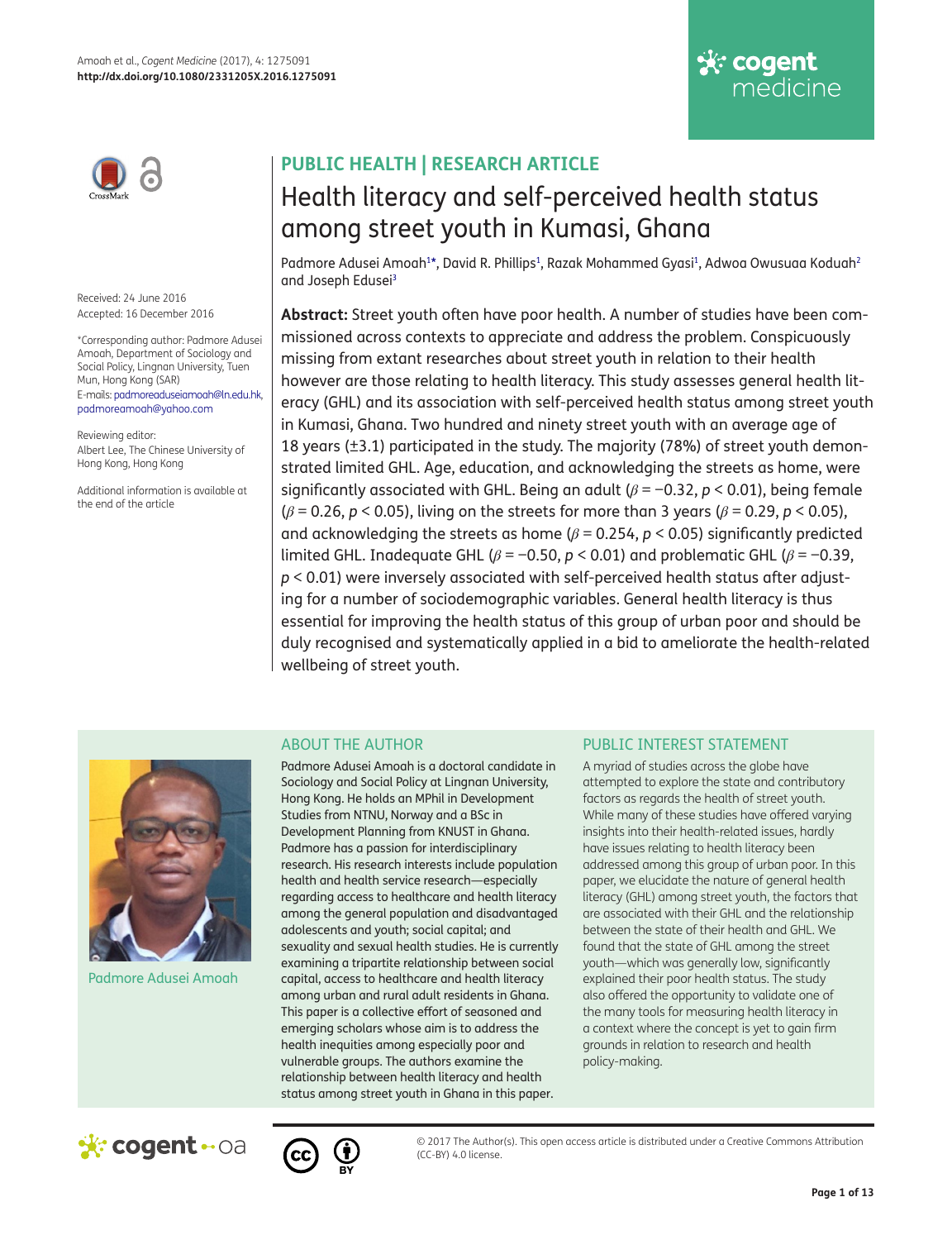# **Subjects: Health Promotion; Urban Studies; Children and Youth; Public Health Policy and Practice; Medical Education**

**Keywords: health literacy; street youth; poor and vulnerable; health promotion; Ghana**

### **1. Background**

<span id="page-2-25"></span><span id="page-2-17"></span><span id="page-2-11"></span>Research among poor, vulnerable and minority groups in general indicates that health literacy is a vital determinant of health status and health-related inequalities. Health literacy encompasses "people's knowledge, motivation and competences to access, understand, appraise, and apply health information in order to make judgments and take decisions in everyday life concerning healthcare, disease prevention and health promotion to maintain or improve quality of life during the life course" (Sørensen et al., [2012,](#page-13-0) p. 3). However, much of research efforts on health literacy have concentrated on adults as opposed to that of adolescents and younger adults (Manganello, [2008](#page-12-0)), and even less among underserved groups such as street youth (Hawkins, Kantayya, & Sharkey-Asner, [2010](#page-12-1)). Street youth is defined here as persons from the ages of 12 to 24 years who are either homeless or precariously housed, and spend majority of their time working and engaging in street life after rebelling family life (James & James, [2012](#page-12-2); Peressini & McDonald, [2000;](#page-13-1) Vengris, [2005](#page-13-2)). Street youth constitute one of the poorest groups in urban settings across the globe especially in developing countries (Ansell, [2005;](#page-12-3) de Benitez, [2011;](#page-12-4) Grundling & Grundling, [2005](#page-12-5)). Indeed, the Kumasi Metropolitan Assembly (KMA) has identified the phenomenon as one of the key development challenges within the Metropolis (KMA, [2010](#page-12-6)).

<span id="page-2-27"></span><span id="page-2-24"></span><span id="page-2-21"></span><span id="page-2-20"></span><span id="page-2-19"></span><span id="page-2-15"></span><span id="page-2-13"></span><span id="page-2-12"></span><span id="page-2-9"></span><span id="page-2-5"></span><span id="page-2-4"></span><span id="page-2-3"></span><span id="page-2-1"></span><span id="page-2-0"></span>Like many other poor people, the poverty of street youth transcends financial difficulties. They usually have low access to essential services such as health, education and potable water (Jones & Summer, [2011](#page-12-7); Organisation for Economic Co-operation and Development**,** [2003](#page-13-3)). In Ghana, street youth often sleep in alleys and open market areas and storefronts. They often work as head-porters, helpers in local restaurants, cleaners, and messengers (Amoah, [2013\)](#page-11-3). Others engage in socially undesirable activities including crime, drugs, glue sniffing and prostitution (Abebe, [2008](#page-11-4); Nada & Suliman, [2010\)](#page-13-4). Their poor living conditions consistently put them at risk of ill health. Infectious and sexually transmitted illnesses including malaria, cholera, fever, flu, diarrhoea, injuries and HIV/AIDS are common among street youth in Ghana (Amoah, [2013;](#page-11-3) Anarfi, [1997](#page-12-8); Oduro, [2012](#page-13-5)) and those in other sub-Saharan African states (Amury & Komba, [2010;](#page-12-9) Kassa, [2008](#page-12-10); Mathebula & Ross, [2013](#page-13-6)). However, most of the times, addressing these health issues are a herculean task for the street youth owing to numerous sociodemographic and economic factors (Amoah, [2013](#page-11-3)). Moreover, it is an arduous task for governments and even non-governmental agencies to successfully convey adequate health services to street youth due to their apparent invisibility to the health system (United Nations Children's Fund [UNICEF], [2006\)](#page-13-7). This has culminated into a state of poor health for this group of urban poor.

<span id="page-2-28"></span><span id="page-2-26"></span><span id="page-2-23"></span><span id="page-2-22"></span><span id="page-2-18"></span><span id="page-2-16"></span><span id="page-2-14"></span><span id="page-2-10"></span><span id="page-2-8"></span><span id="page-2-7"></span><span id="page-2-6"></span><span id="page-2-2"></span>Previous studies on street youth across the globe (de Benitez, [2011;](#page-12-4) Geber, [1997;](#page-12-11) Panter-Brick, [2002](#page-13-8), [2004\)](#page-13-9) and in Ghana (Hashim, [2007;](#page-12-12) Kwankye, Anarfi, Tagoe, & Castald, [2007\)](#page-12-13) have established their demographic characteristic, their general livelihood challenges, health-related problems (Amoah, [2013](#page-11-3); Anarfi, [1997\)](#page-12-8), access to healthcare (Edusei & Amoah, [2014](#page-12-14)), and educational status and challenges (Hashim, [2007](#page-12-12)). Conspicuously missing from the available studies is the state of general health literacy of street youth and how it relates to their health status. The majority of related studies on health knowledge among street youth in Ghana and other sub-Saharan contexts have focused on specific health conditions—particularly HIV/AIDS (Eaton, Flisher, & Aarø, [2003;](#page-12-15) Oduro, [2012\)](#page-13-5) rather than their knowledge on health and the health systems they find themselves. This paper assesses the level and sociodemographic correlates and predictors of general health literacy (GHL) among street youth in Kumasi Metropolitan area in Ghana. Other forms of health literacies such as functional health literacy only give a glimpse of health literacy (Wangdahl, Lytsy, Martensson, & Westerling, [2014\)](#page-13-10) whereas GHL portrays a broader picture. Moreover, the study assesses the relationship between GHL and self-perceived health status. It also attempts to empirically examine the suitability of one of the burgeoning tools for measuring health literacy in an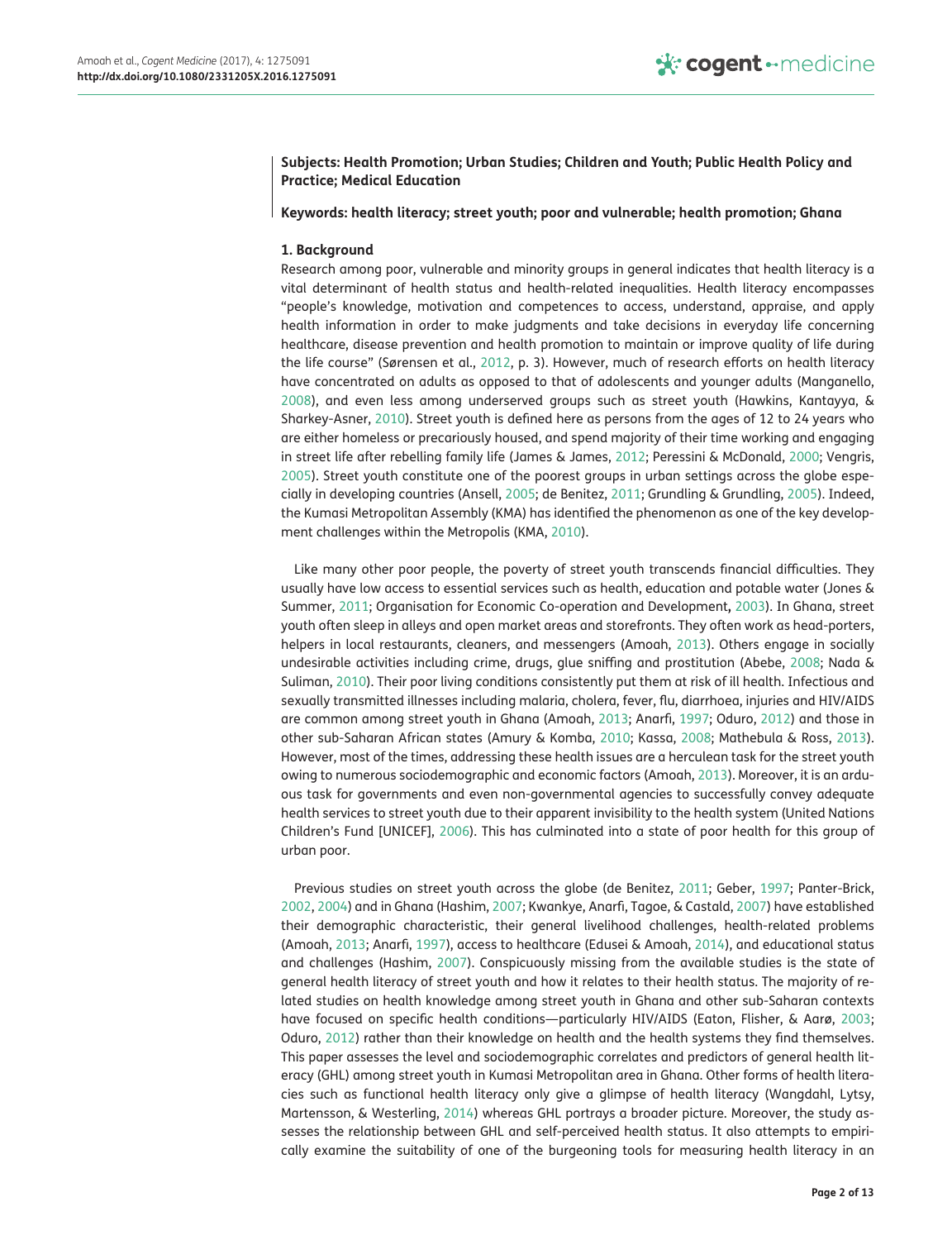entirely new context. The stimulus for the paper is that, a better understanding of the state of GHL among street youth is crucial to adapting health information and efforts towards their direction. For "hard-to-reach" groups such as street youth (Panter-Brick, [2004](#page-13-9)), health literacy assessment and the factors that influence their health literacy bring to bear avenues to improve their health-related wellbeing by gaining a firm grip of their health-related needs.

#### **2. Health literacy among poor, vulnerable, and minority groups**

<span id="page-3-7"></span><span id="page-3-6"></span><span id="page-3-0"></span>Poor, vulnerable and minority groups, including street youth, generally tend to have lower health literacy. People with lower health literacy tend to have poor health status and use health services more frequently than those with greater autonomy and personal empowerment regarding health knowledge (Cho, Lee, Arozullah, & Crittenden, [2008](#page-12-16)). This is because, individuals with less health knowledge are more likely to indulge in risky behaviours, use less preventive services and hence, are likely to suffer frequent health problems (Protheroe, Wolf, & Lee, [2012](#page-13-11)). Research indicates that, a significant portion of young people have problematic health knowledge even in developed countries (Manganello, [2008\)](#page-12-0). Street youth, like other "hard-to-reach" groups, often lack adequate knowledge and skills to navigate the native health systems (Solorio, Milburn, Andersen, Trifskin, & Rodríguez, [2006](#page-13-12)). Their continual indulgence in potentially health dilapidating behaviours and choices such as unprotected sex (Oduro, [2012\)](#page-13-5), and dangerous games (Amoah, [2013](#page-11-3)) and coupled with their limited access to healthcare as Woan, Lin, and Auerswald [\(2013](#page-13-13)) systematically acknowledge, are a testament to their deficient health knowledge. Hughes et al. [\(2010\)](#page-12-17) attribute the high incidence of learning difficulties among street youth as major determinant of their health literacy. Jain and Bickham ([2014](#page-12-18)) iterate that limited health literacy poses a major challenge to adolescents in their pursuit and application of credible health information. In a study among Somali refugees in the Massachusetts, Geltman et al. [\(2013\)](#page-12-19) found an association between lower health literacy and poor oral health status. This was however related to less access to preventive care.

<span id="page-3-9"></span><span id="page-3-8"></span><span id="page-3-4"></span><span id="page-3-3"></span><span id="page-3-1"></span>Street youth in other sub-Saharan countries including South Africa have demonstrated problematic knowledge on common diseases in their environment such as HIV/AIDS and their health system in general (Mathebula & Ross, [2013\)](#page-13-6). In their study of rural and poor minority women in China, Wang et al. [\(2013\)](#page-13-14) affirmed that, low health literacy is associated with poor health-related quality of life, increase in prevalence of pain/discomfort impairments.

<span id="page-3-5"></span><span id="page-3-2"></span>Context specific factors such as ethnicity often influence health knowledge especially among minority groups. Wang et al. ([2013](#page-13-14)) have for instance found an inverse association between health literacy and health-related quality of life among rural minority ethnic women in China. However, the determinants and impact of health literacy on health status among poor groups and ethnic minorities are inconsistent across contexts owing to sociocultural and demographic characteristics (Cho et al., [2008\)](#page-12-16). This is particularly the reason for the numerous calls for contextual assessment of health literacy so as to make it policy relevant (Gillis, Begoray, & Rowlands, [2012\)](#page-12-20). Moreover, the only vibrant study on health literacy in Ghana has been that of Lori, Dahlem, Ackah, and Adanu ([2014](#page-12-21)) who qualitatively assessed antenatal health literacy among pregnant women in Ghana. Low health literacy was associated with difficulty interpreting and operationalising health information which they associate with cultural beliefs and potentially negative previous encounter with the healthcare system and health professionals (Lori et al., [2014\)](#page-12-21). Given the low health literacy among street youth and young people in general, Manganello [\(2008\)](#page-12-0) reckons that it is unclear how well this group of people are able to understand, process and evaluate health information for healthier lives. Juxtaposing the saliency of health literacy to health and the lack of studies in this regard among street youth in Ghana, more studies are clearly needed to establish the contributory factors to health literacy and the relationship between health literacy and health status among marginalised groups such as street youth.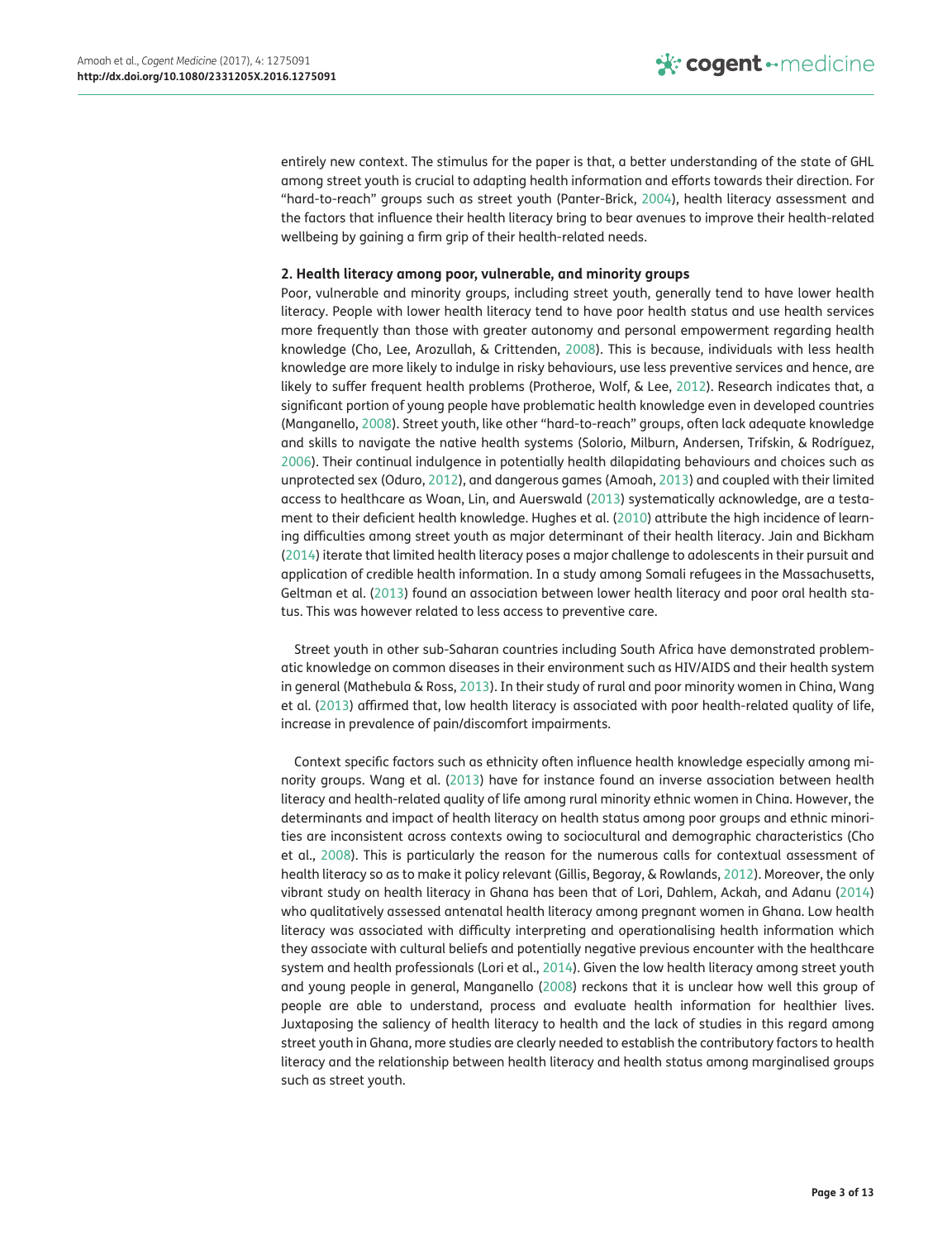#### **3. Methods**

#### *3.1. Context, sample and data collection*

<span id="page-4-6"></span><span id="page-4-5"></span><span id="page-4-2"></span>The exact number of street youth in Ghana and Kumasi are unknown. However, estimates show that there are between 33,000 and 50,000 street youth in Ghana (Oduro, [2012;](#page-13-5) Street Kid News, [2007;](#page-13-15) Tuakli, Miller, Agyarko-Kwarteng, & Jones, [2006](#page-13-16)). In Kumasi, the figures have usually ranged between 15,000 and 20,000 (Consortium for Street Children [CSC], [2009](#page-12-22); J. A. Owusu, Personal Communication, The situation of street children in Kumasi Metropolis, July 20, 2012). These figures are however dependent on the definition of street youth which has over the years been a bone of contention among interest groups (Ansell, [2005;](#page-12-3) James & James, [2012](#page-12-2)). These numbers however demonstrate the extent of child and youth poverty in Ghana and in the Kumasi Metropolitan area (KMA, [2010](#page-12-6)). The majority of street youth in Kumasi usually migrate from different parts of the three northern regions of Ghana in search of greener pastures (CSC, [2003;](#page-12-23) Hashim, [2005](#page-12-24); Kwankye et al., [2007](#page-12-13)). Kumasi is one of the most populous cities. Kumasi's central location makes it an attractive place for young people hoping to make it on their own (KMA, [2010\)](#page-12-6).

<span id="page-4-4"></span><span id="page-4-1"></span><span id="page-4-0"></span>The study is cross-sectional one. The data was gathered from June 2015 to October 2015. A cluster sampling approach (Bryman, [2008\)](#page-12-25) was used to purposively select street youth from five areas in the Kumasi Metropolis namely; Kejetia Area, Aboabo station, Adum, Asafo Market area and Central market area. The majority of street youth in Kumasi were found in these areas owing to vast opportunities for work and resting spaces. The criteria for inclusion in the study included age (an interviewee had to be 12 to 24 years), relationship with streets—young people who spent the majority of their time on the streets and how many months a person had been involved in street life (a minimum of 3 months or more was required). Youth who only worked on the streets and maintained routine contact with their families—by way of spending every night at home, were excluded from the study.

All the questionnaires were interviewer-administered owing to perceived limited education among street youth (Hashim, [2005](#page-12-24); Kwankye et al., [2007](#page-12-13)). The interviewers were trained on the research instrument—including a pretesting phase, to ensure accuracy of responses. The questionnaires were translated—from English to local language, Twi, and back to English, by a language expert to ensure that the meaning of the questions were reflective of the original instruments. Appropriate local examples were attached to questions where necessary. The interviewers were trained using both the original and translated versions of the research instrument. Verbal consent was sought from all interviewees after explaining the purpose of the study to them. For minors—those below the age of 18 years, permission were sought from their adult acquaintances on the streets including business owners who had employed some of the youth. After removing incomplete cases—as explained under measurement of GHL below—290 cases were included in this study out of 337 interviews conducted. Forty-seven cases were therefore considered incomplete. There were however about 29 instances where the interviews stopped as some participants opted out in the course of the interviews while others declined to participate. Such cases were not considered at all. This gives a response rate of approximately 92.1%.

#### **4. Measurement of variables**

#### *4.1. Demographic characteristics of respondents*

<span id="page-4-3"></span>Demographic characteristics inquired for included: age (chronological age) (Ansell, [2005](#page-12-3)), sex, ethnicity, religion, highest educational attainment including vocational training, and number of months involved in street life, whether the street was considered as home, and ownership of valid health insurance—in references to the National health insurance scheme of Ghana (Gobah & Liang, [2011](#page-12-26)). The selection of these variables was based on inferences from the literature on the subject matter. Age was grouped into two; young ones (aged 12 to 17) and adults (aged 18 to 24) (Ansell, [2005\)](#page-12-3) in order to make sense of the age attribute of GHL for health. Length of stay was also grouped into six namely: 3–6 months, 7–12 months, 13–18 months, 19–24 months, 25–36 and 37 months and above. These categorisations allowed for comparison among the shortest, average and longest durations on the streets in relation to GHL.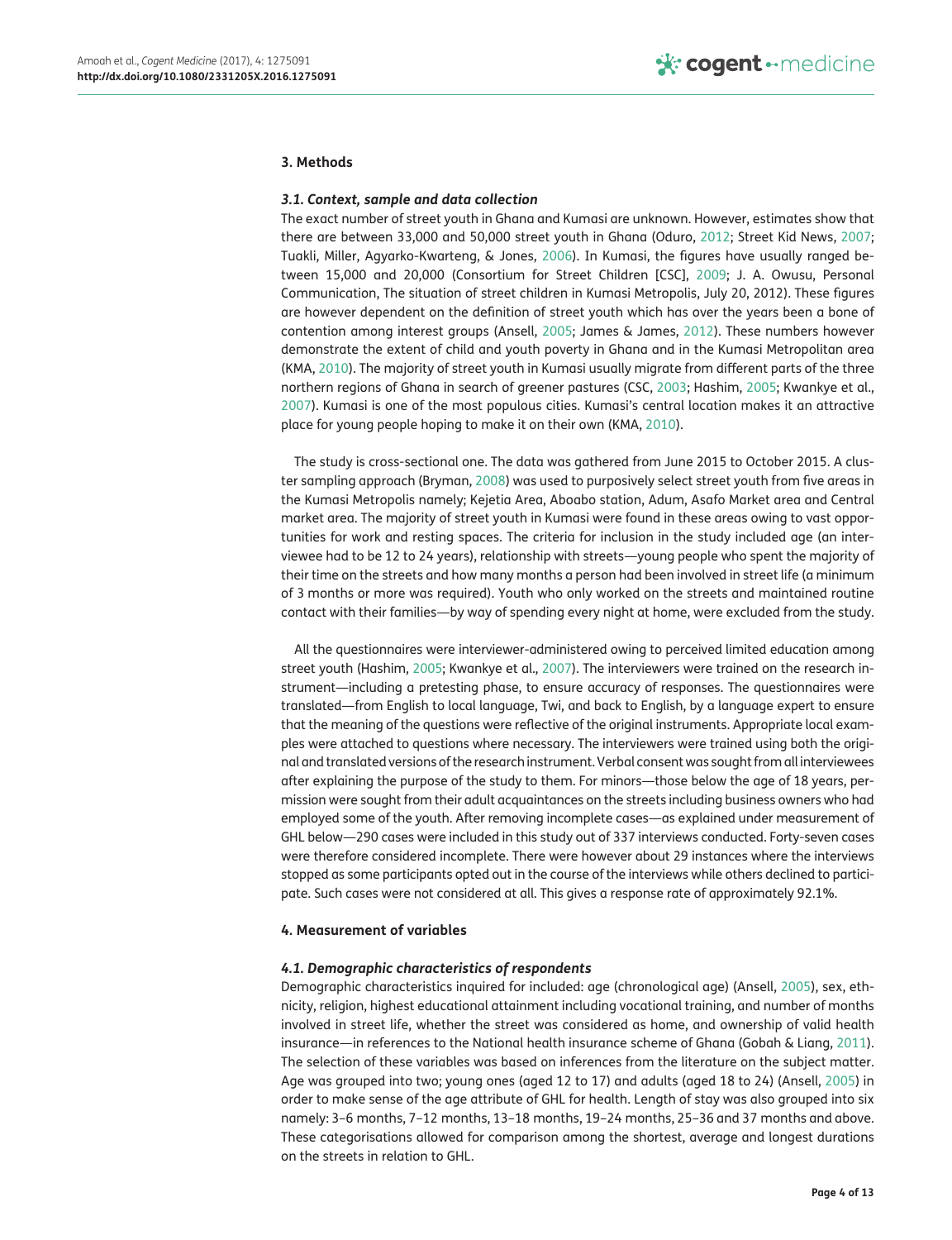## *4.2. Measuring general health literacy*

<span id="page-5-1"></span>The paper used the Short-short version of European Health Literacy Survey Questionnaire (HLS-EU-Q6) (Pelikan, Röthlin, Ganahl, & Peer, [2014\)](#page-13-17) to measure GHL among the street youth. The short version of this instrument was preferred due to the erratic nature of youths' lives. Taking cues from earlier experiences, the short nature questionnaire was adjudged as safest approach to increase response and completion rate, and maintaining attention of participants throughout the questionnaire administration. The health literacy of the youth was moreover among a number of key health determinants that was explored among the youth. The HLS-EU-Q6 scale consists of six items with five response categories. Participants were asked to respond to these questions: How easy or difficult is it for them to: (a) judge when you may need to get a second opinion from another doctor? (b) use information the doctor gives you to make decisions about your illness? (c) find information on how to manage mental health problems like stress or depression? (d) judge if the information on health risks in the media is reliable? (e) find out about activities that are good for your mental wellbeing? and (f) understand information in the media on how to get healthier? The response categories were as follows: very difficult = 1, difficult = 2, easy = 3, very easy = 4, and a fifth alternative for when participants did not answer or did not have a definitive answer. This was labelled as "don't know/ refused" = 99 (Pelikan et al., [2014](#page-13-17)). The last option was treated as missing value. Consideration was given to only cases with at least five (out of the six items) completed responses—i.e. not more than one incident of 'don't know/refused' response as recommended by authors of the original instrument (Pelikan et al., [2014](#page-13-17)). Cases with more than one incident of "don't know/refuse" response were considered incomplete. Health literacy using the HLS-EU-Q6 was scored based on the mean of every case. The mean scores were then used to create three levels of health literacy namely: inadequate health literacy (score below 2); problematic health literacy (score from 2 to 3) and sufficient literacy (score of 3–4) (Pelikan et al., [2014](#page-13-17)). A fourth category of GHL—limited GHL, was also constructed by combining the scores of inadequate and problematic GHL.

#### *4.3. Response variable*

The main response variable was the self-perceived health status of participants. It was assessed using a five point Likert scale. Respondents were asked to rate their overall health status on a scale ranging from very poor (1), poor (2), fair (3), good (4) to very good (5). Thus, the higher the rating, the better health a person profess to have. Street youth with poor health consisted of those that scored their health as very poor, poor, and fair. "Good" health status comprised of those who rated their health either as good or very good. This approach to measuring health status has shown consistent reliability and validity across contexts and among varying population groups including the youth (Woan et al., [2013](#page-13-13)).

## *4.4. Data analysis*

<span id="page-5-0"></span>Descriptive analysis was conducted to portray the sociodemographic characteristics of participants and to ascertain the general health literacy (GHL) levels of the street youth. The sociodemographic characteristics was categorised by the gender to partly reduce the temptation of proclaiming street youth as a homogenous group. Pearson's correlation was carried out to investigate the correlates of GHL. Internal consistency of the HLS-EU-Q6 instrument was examined using Cronbach's α. Construct validity was also examined through exploratory factor analysis using Varimax rotation and maximum likelihood extraction method. Model fit of the data was carried out using Chi-square (*X2 )* goodness of fit test (Field, [2013\)](#page-12-27). Multiple regression analysis was carried out to establish the predictors of limited GHL among the street youth and was also used to explore the extent to which GHL levels predicted self-perceived health status of street youth. Two models were constructed in both instances. Demographic factors (age, sex, religion, ethnicity, and education) were included in the first step whereas street related factors (length of stay on the streets, reasons for taking to the street, and whether the street was considered as a home) were introduced in the second step. All categorical variables were reconstructed as dummy variables to ensure a valid multiple regression analysis. The significance level was set at a minimum of *p* < 0.05 for all statistical analysis.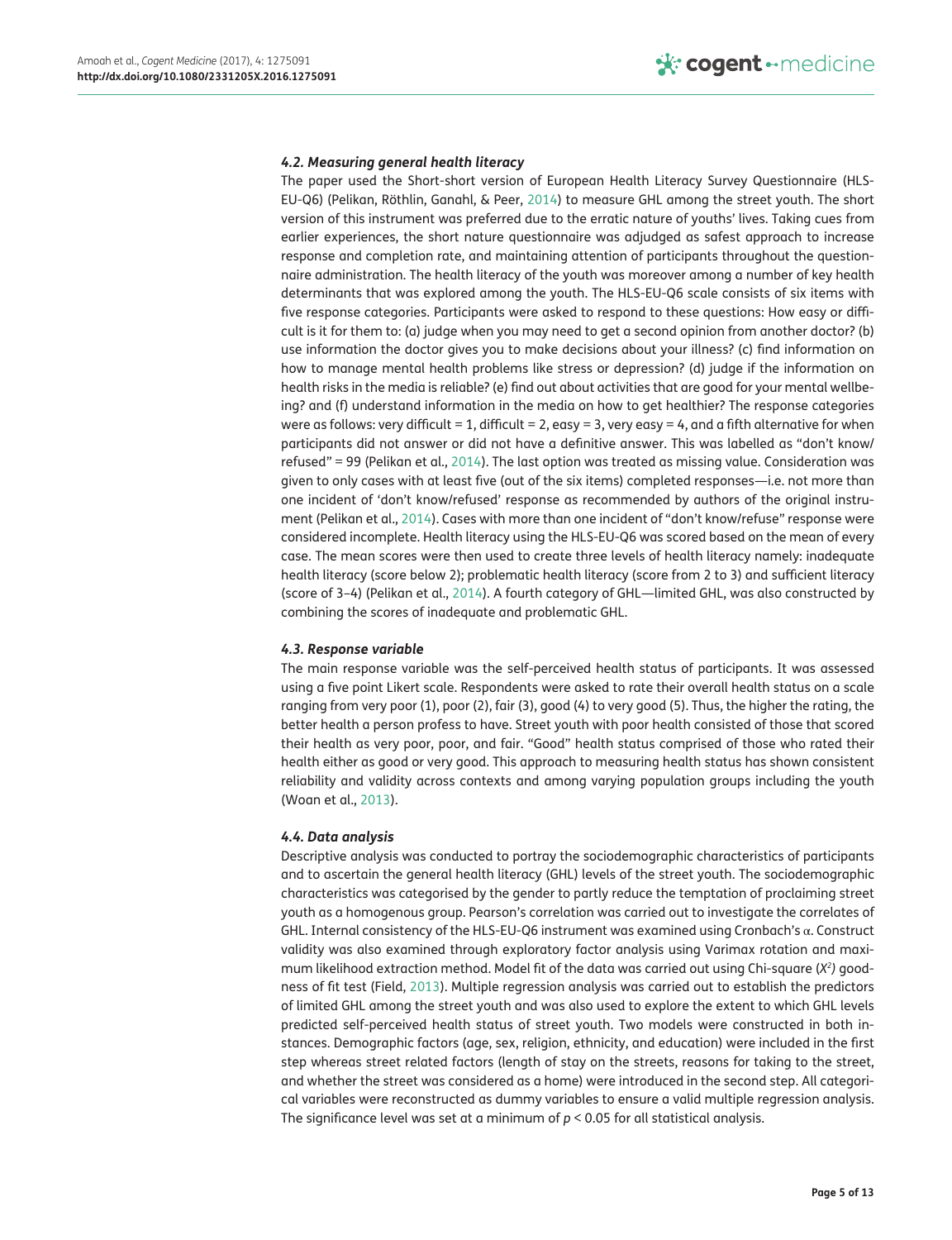#### **5. Results**

The GHL showed moderate reliability with Cronbach's *α* of 0.76. The factor analysis also showed goodness of fit, *χ*<sup>2</sup> (9) = 81.3, *p* < 0.01. The process extracted one factor that cumulatively explained 38.83% of the variance. The Kaiser-Meyer-Olkin (KMO) test verified adequacy of the sample for the study with a score of 0.75. All the KMO values for individual items correlation were above the acceptable limit of 0.5 (Field, [2013\)](#page-12-27).

Table [1](#page-6-0) shows the demographic and other health characteristics of participants. The majority (55%) of participants were younger youth. Participants were on the average 18 years (±3.1) with majority of them being males (52%). The majority (67%) of participants were from the northern parts of Ghana. Islam was the commonest (62%) religious affiliation of the participants. About 40% of youth had primary school as their highest educational level. A good number of street youth had experienced vocational training programs but they never got around to using their skill owing to family poverty—the major (59%) causal factor of the street youth phenomenon. The majority of them had spent over a year on the streets while a significant number (24%) of them had spent over three years on the streets. Despite, being involved in the street for appreciable times, the youth hardly considered the streets as their home.

<span id="page-6-0"></span>

| Table 1. Sociodemographic and health characteristics of participants by gender |                |                       |                |                            |                |                                         |  |  |
|--------------------------------------------------------------------------------|----------------|-----------------------|----------------|----------------------------|----------------|-----------------------------------------|--|--|
| <b>Characteristics</b>                                                         |                | Male (n = 151, 52.1%) |                | Female ( $n = 139, 47.9$ ) |                | Total ( $n = 290, 100\%$ ) <sup>a</sup> |  |  |
| Sociodemographic                                                               | $\mathsf{n}$   | Percentage            | n              | Percentage                 | $\mathsf{n}$   | Percentage                              |  |  |
| Age (years)                                                                    |                |                       |                |                            |                |                                         |  |  |
| $12 - 17$                                                                      | 87             | 57.6                  | 73             | 52.5                       | 160            | 55                                      |  |  |
| $18 - 24$                                                                      | 64             | 42.4                  | 66             | 47.5                       | 130            | 44                                      |  |  |
| Ethnicity                                                                      |                |                       |                |                            |                |                                         |  |  |
| Asante                                                                         | 11             | 7.2                   | 8              | 5.7                        | 19             | 6.6                                     |  |  |
| Other Akan                                                                     | 25             | 16.6                  | 28             | 20.1                       | 48             | 16.6                                    |  |  |
| Ewe                                                                            | 21             | 13.9                  | $\overline{4}$ | 2.9                        | 23             | 7.9                                     |  |  |
| Northern Tribes                                                                | 92             | 60.9                  | 96             | 69.1                       | 193            | 66.6                                    |  |  |
| Ga-Adangbe                                                                     | $\mathbf 0$    | 0.0                   | $\overline{3}$ | 2.2                        | 3              | 1.0                                     |  |  |
| Non-Ghanaian                                                                   | $\overline{2}$ | 1.3                   | $\mathbf 0$    | 0.0                        | $\overline{4}$ | 1.4                                     |  |  |
| Educational attainment                                                         |                |                       |                |                            |                |                                         |  |  |
| Never been to school                                                           | 25             | 16.6                  | 16             | 11.5                       | 41             | 14.1                                    |  |  |
| Primary school                                                                 | 43             | 28.5                  | 68             | 48.9                       | 111            | 38.3                                    |  |  |
| Junior high school                                                             | 65             | 56.5                  | 50             | 36.0                       | 115            | 39                                      |  |  |
| Vocational school                                                              | 18             | 11.9                  | 5              | 3.6                        | 23             | 7.9                                     |  |  |
| Number of months on the street                                                 |                |                       |                |                            |                |                                         |  |  |
| 3-6 months                                                                     | 49             | 32.5                  | 29             | 20.9                       | 78             | 26.9                                    |  |  |
| 7-12 months                                                                    | 59             | 39.1                  | 39             | 28.1                       | 98             | 33.8                                    |  |  |
| 13-18 months                                                                   | $\overline{2}$ | 1.3                   | $\overline{2}$ | 1.4                        | 4              | 1.4                                     |  |  |
| 19-24 months                                                                   | 14             | 9.3                   | 13             | 9.4                        | 27             | 9.3                                     |  |  |
| 25-36 months                                                                   | $\overline{7}$ | 4.6                   | 6              | 4.3                        | 13             | 4.5                                     |  |  |
| 37+ months                                                                     | 20             | 13.2                  | 50             | 36.0                       | 70             | 24.1                                    |  |  |
| Reason for being on the street                                                 |                |                       |                |                            |                |                                         |  |  |
| Poverty                                                                        | 88             | 58.3                  | 84             | 60.4                       | 172            | 59.3                                    |  |  |
| Abusive parents/<br>guardians                                                  | 16             | 10.6                  | $\overline{7}$ | 5.0                        | 23             | 7.9                                     |  |  |
| Peer influence                                                                 | 14             | 9.3                   | 17             | 12.2                       | 31             | 10.7                                    |  |  |

(*Continued*)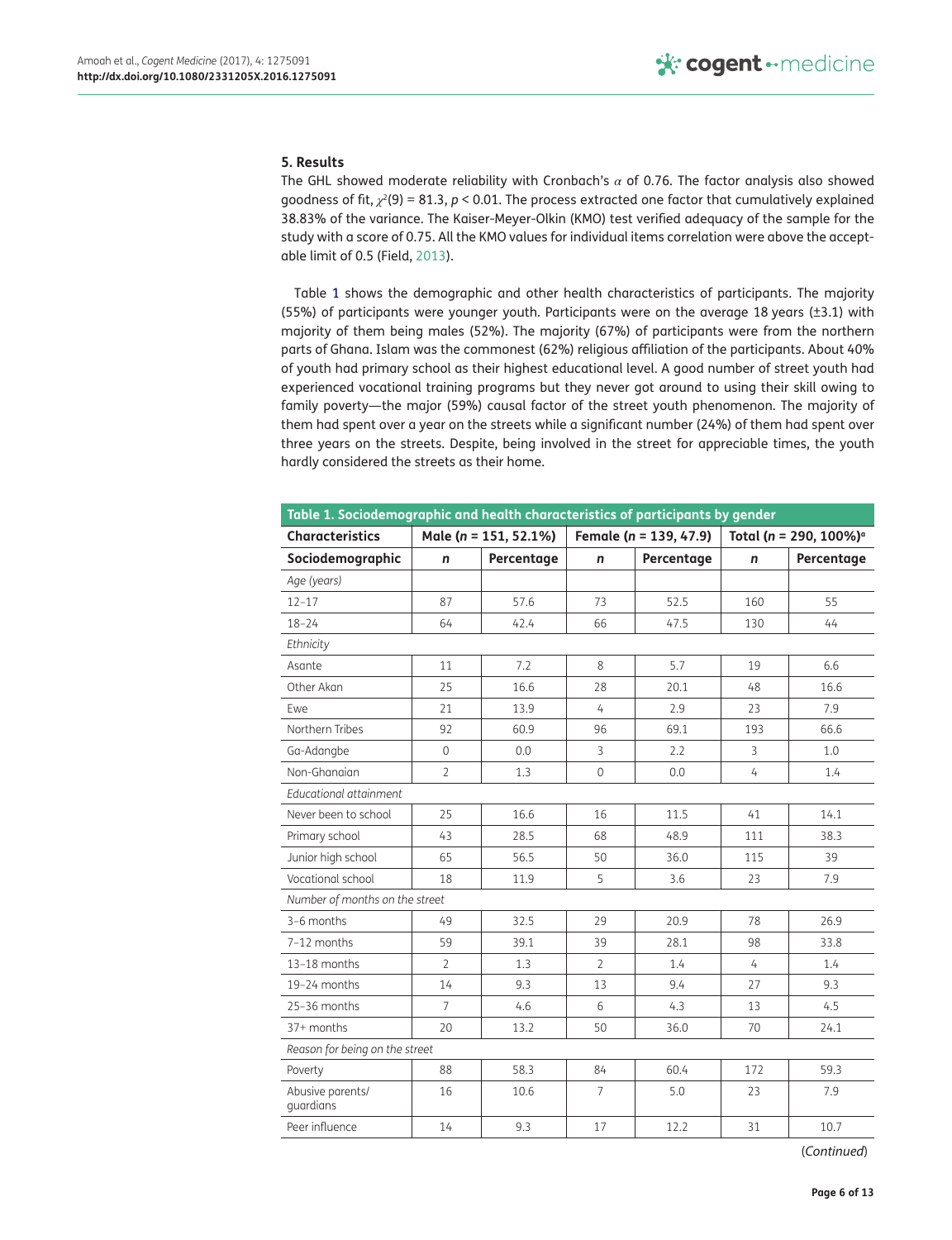| <b>Table 1. (Continued)</b>        |     |                       |                |                            |     |                                         |  |  |
|------------------------------------|-----|-----------------------|----------------|----------------------------|-----|-----------------------------------------|--|--|
| <b>Characteristics</b>             |     | Male (n = 151, 52.1%) |                | Female ( $n = 139, 47.9$ ) |     | Total ( $n = 290, 100\%$ ) <sup>a</sup> |  |  |
| Sociodemographic                   | n   | Percentage            | n              | Percentage                 | n   | Percentage                              |  |  |
| Orphaned with no<br>quardian       | 7   | 4.6                   | $\overline{2}$ | 1.4                        | 9   | 3.1                                     |  |  |
| Desire to support<br>myself/family | 26  | 47.3                  | 29             | 20.9                       | 55  | 19.0                                    |  |  |
| Consider the street as home        |     |                       |                |                            |     |                                         |  |  |
| Yes                                | 29  | 19.2                  | 38             | 27.3                       | 67  | 23.1                                    |  |  |
| <b>No</b>                          | 121 | 80.1                  | 99             | 71.2                       | 220 | 75.9                                    |  |  |
| Health insurance                   |     |                       |                |                            |     |                                         |  |  |
| Yes                                | 54  | 35.8                  | 36             | 25.9                       | 90  | 31.0                                    |  |  |
| <b>No</b>                          | 97  | 64.2                  | 103            | 74.1                       | 200 | 69.0                                    |  |  |
| Religion                           |     |                       |                |                            |     |                                         |  |  |
| Christianity                       | 54  | 35.7                  | 41             | 29.5                       | 95  | 32.8                                    |  |  |
| Islam                              | 83  | 55.0                  | 97             | 69.8                       | 180 | 62.1                                    |  |  |
| Traditional religion               | 5   | 3.3                   | $\mathbf 0$    | 0.0                        | 5   | 1.7                                     |  |  |
| No religion                        | 9   | 6.0                   | $\mathbf{1}$   | 0.7                        | 10  | 3.4                                     |  |  |
| GHL                                |     |                       |                |                            |     |                                         |  |  |
| Inadequate                         | 29  | 22.3                  | 36             | 30.0                       | 65  | 26.0                                    |  |  |
| Problematic                        | 69  | 53.1                  | 62             | 51.7                       | 131 | 52.4                                    |  |  |
| Sufficient                         | 32  | 24.6                  | 22             | 18.3                       | 54  | 21.6                                    |  |  |
| Health status                      |     |                       |                |                            |     |                                         |  |  |
| Very poor                          | 9   | 6.0                   | 15             | 10.8                       | 24  | 8.3                                     |  |  |
| Poor                               | 20  | 13.2                  | 18             | 12.9                       | 38  | 13.1                                    |  |  |
| Fair                               | 73  | 18.5                  | 50             | 36.0                       | 123 | 42.4                                    |  |  |
| Good                               | 18  | 18.5                  | 54             | 38.8                       | 82  | 28.3                                    |  |  |
| Very good                          | 21  | 13.9                  | $\overline{2}$ | 1.4                        | 23  | 7.9                                     |  |  |

Note: *n* = frequency.

a There are different sums for some variables due to missing values.

The majority (52%) of the youth had problematic GHL. About 22% however had sufficient health literacy. Limited GHL (a combination of inadequate and problematic health literacies) was higher among females (82%) than males (75%). Overall, about 78% of the youth reported of limited GHL. About 64% of youth perceived their health as poor as can be inferred from Table [1.](#page-6-0)

#### *5.1. Correlates of GHL among street youth*

GHL was significantly correlated with age, education, and the relationship the youth had with the street (whether they considered it as home or not) (see Table [2\)](#page-8-0).

#### *5.2. Predictors of limited GHL*

Two models were constructed (Table [4](#page-9-0)) in assessing predictors of GHL among street youth. In the first step, only age (being adult) significantly predicted limited GHL. However, in the second and final model, adults (*β* = −0.32, *p* < 0.01) were less likely to have limited GHL than young ones. Being female (*β* = 0.26, *p* < 0.05) positively predicted limited health literacy. Being on the streets for more than 3 years (*β* = 0.29, *p* < 0.05) was significantly associated with limited health literacy. Finally, youth who considered the streets as their home (*β* = 0.254, *p* < 0.05) was also a positive predictor of limited GHL (see Table [3](#page-8-1)).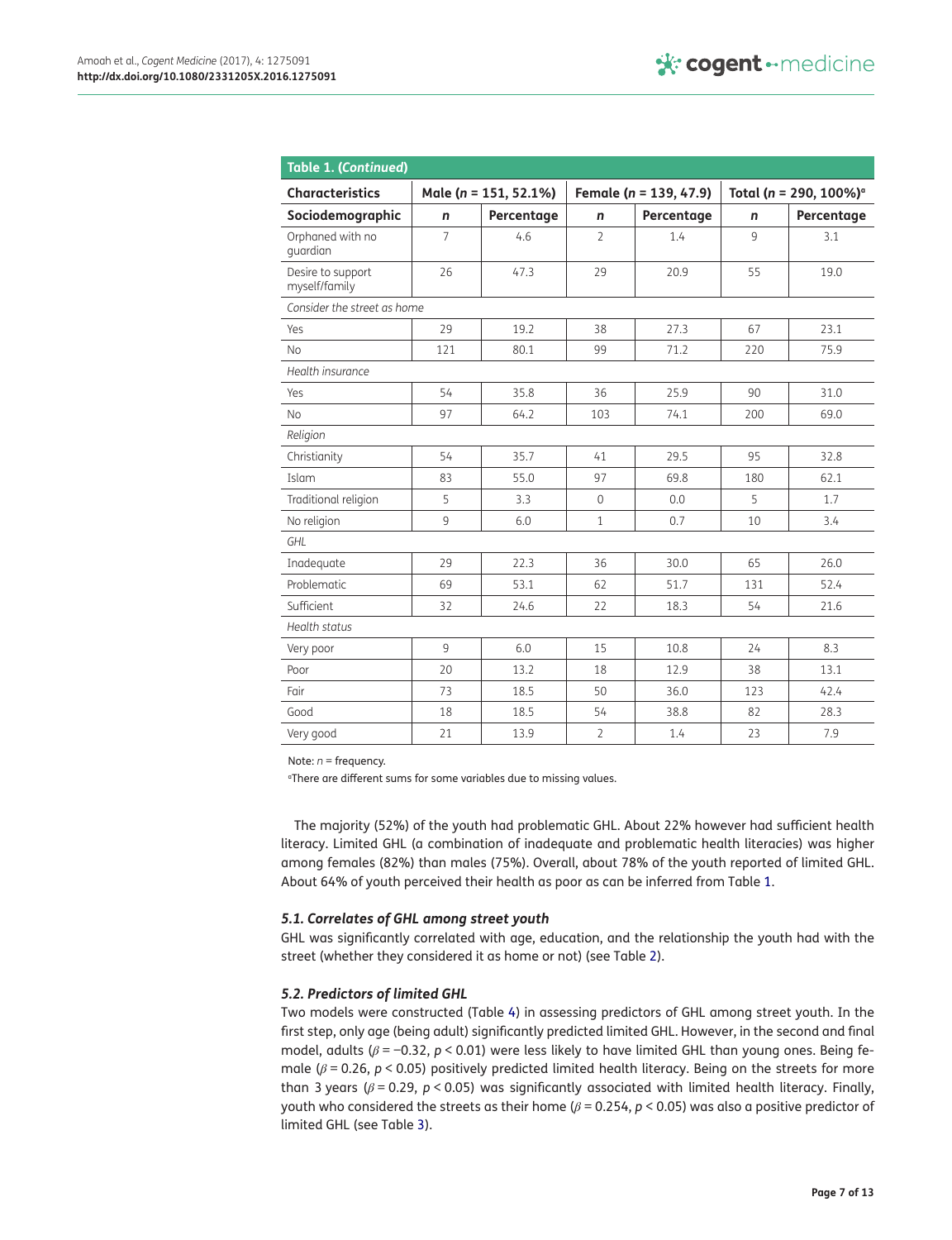<span id="page-8-0"></span>

|              | Table 2. Correlations (Pearson's) between GHL and variables in the study |              |              |           |              |              |              |              |              |          |   |
|--------------|--------------------------------------------------------------------------|--------------|--------------|-----------|--------------|--------------|--------------|--------------|--------------|----------|---|
|              |                                                                          |              | ii.          | iii       | iv           | v            | vi           | vii          | viii         | ix       | X |
| $\mathbf{i}$ | <b>GHL</b>                                                               | $\mathbf{1}$ |              |           |              |              |              |              |              |          |   |
| ii.          | Age                                                                      | $0.48**$     | $\mathbf{1}$ |           |              |              |              |              |              |          |   |
| iii          | Sex                                                                      | $-0.13$      | $-0.21*$     | 1         |              |              |              |              |              |          |   |
| iv           | Ethnicity                                                                | 0.13         | 0.15         | $0.28**$  | $\mathbf{1}$ |              |              |              |              |          |   |
| $\vee$       | Religion                                                                 | 0.09         | $0.18*$      | $-0.13$   | $0.29**$     | $\mathbf{1}$ |              |              |              |          |   |
| vi           | Education                                                                | $0.37**$     | $0.20*$      | $0.20*$   | 0.05         | $-0.10$      | $\mathbf{1}$ |              |              |          |   |
| vii          | Length of<br>stay                                                        | $-0.06$      | $0.35**$     | $-0.07$   | 0.12         | 0.10         | $-0.13$      | $\mathbf{1}$ |              |          |   |
| viii         | Why left<br>home                                                         | $-0.08$      | 0.05         | $-0.05$   | $-0.08$      | 0.01         | $-0.05$      | $-0.08$      | $\mathbf{1}$ |          |   |
| ix           | Consider<br>the street<br>as home                                        | 0.32"        | 0.14         | 0.12      | 0.08         | 0.01         | $0.21*$      | $-0.27**$    | 0.14         | 1        |   |
| $\mathsf{X}$ | Valid health<br>insurance                                                | $-0.12$      | $0.18*$      | $-0.40**$ | $-0.17$      | 0.129        | $-0.22*$     | 0.12         | 0.06         | $-0.19*$ | 1 |

\*Correlation is significant at *p* < 0.05 level (2 tailed).

\*\*Correlation is significant at *p* < 0.01 level.

<span id="page-8-1"></span>

| hierarchical regression     |                               |          |         | Table 3. Demographic predictors of limited general health literacy among street youth by |          |         |
|-----------------------------|-------------------------------|----------|---------|------------------------------------------------------------------------------------------|----------|---------|
| <b>Predictors</b>           |                               | Model 1  |         |                                                                                          | Model 2  |         |
|                             | b (95% CI)                    | β        | p-value | b(95% CI)                                                                                | β        | p-value |
| Age                         |                               |          |         |                                                                                          |          |         |
| 12-17 (reference)           |                               |          |         |                                                                                          |          |         |
| $18 - 24$                   | $-0.24$ ( $-0.42$ , $-0.06$ ) | $-0.271$ | 0.010   | $-0.28$ ( $-0.470$ )<br>$-0.093$                                                         | $-0.318$ | 0.004   |
| Sex                         |                               |          |         |                                                                                          |          |         |
| Male (reference)            |                               |          |         |                                                                                          |          |         |
| Female                      | $0.11 (-0.082, 0.31)$         | 0.129    | 0.252   | 0.23(0.028, 0.422)                                                                       | 0.257    | 0.025   |
| Ethnicity                   |                               |          |         |                                                                                          |          |         |
| Ashanti (reference)         |                               |          |         |                                                                                          |          |         |
| Other Akan                  | $-01.05$ ( $-0.45, 0.34$ )    | $-0.035$ | 0.796   | $-0.07$ ( $-0.481, 0.335$ )                                                              | $-0.050$ | 0.723   |
| Non-Ghanaian                | $-0.07$ ( $-0.7, 0.57$ )      | $-0.024$ | 0.839   | $-0.31$ ( $-1.01$ , $0.39$ )                                                             | $-0.116$ | 0.380   |
| Ewe                         | $0.050(-0.40, 0.50)$          | 0.031    | 0.828   | $0.01$ ( $-0.44$ , $0.46$ )                                                              | 0.009    | 0.952   |
| Northern Tribes             | $-0.10$ ( $-0.46$ , 0.27)     | $-0.102$ | 0.600   | $-0.148$ ( $-0.51$ , 0.22)                                                               | $-0.155$ | 0.420   |
| Ga-Adangbe                  | $0.24$ ( $-0.44$ , $0.92$ )   | 0.074    | 0.481   | $0.26$ ( $-0.40$ , $0.92$ )                                                              | 0.079    | 0.441   |
| Religion                    |                               |          |         |                                                                                          |          |         |
| Christianity<br>(reference) |                               |          |         |                                                                                          |          |         |
| Islam                       | $-0.12$ ( $-0.032$ , $0.11$ ) | $-0.118$ | 0.332   | $-0.05$ ( $-0.27, 0.16$ )                                                                | $-0.059$ | 0.626   |
| Traditional religion        | $0.022(-0.37, 0.42)$          | 0.011    | 0.913   | $0.05$ ( $-0.35$ , $0.44$ )                                                              | 0.023    | 0.823   |
| No religion                 | $0.05$ ( $-0.43$ , $0.52$ )   | 0.019    | 0.851   | $0.03(-0.44, 0.50)$                                                                      | 0.014    | 0.888   |
| Education                   |                               |          |         |                                                                                          |          |         |
| Never (reference)           |                               |          |         |                                                                                          |          |         |
| Primary school              | $-0.06$ ( $-0.35$ , 0.22)     | $-0.070$ | 0.660   | $0.09$ ( $-0.20$ , $0.37$ )                                                              | 0.096    | 0.554   |
| <b>JHS</b>                  | $0.24 (-0.53, 0.04)$          | $-0.269$ | 0.096   | $-0.07$ ( $-0.37$ , $0.24$ )                                                             | $-0.073$ | 0.669   |

(*Continued*)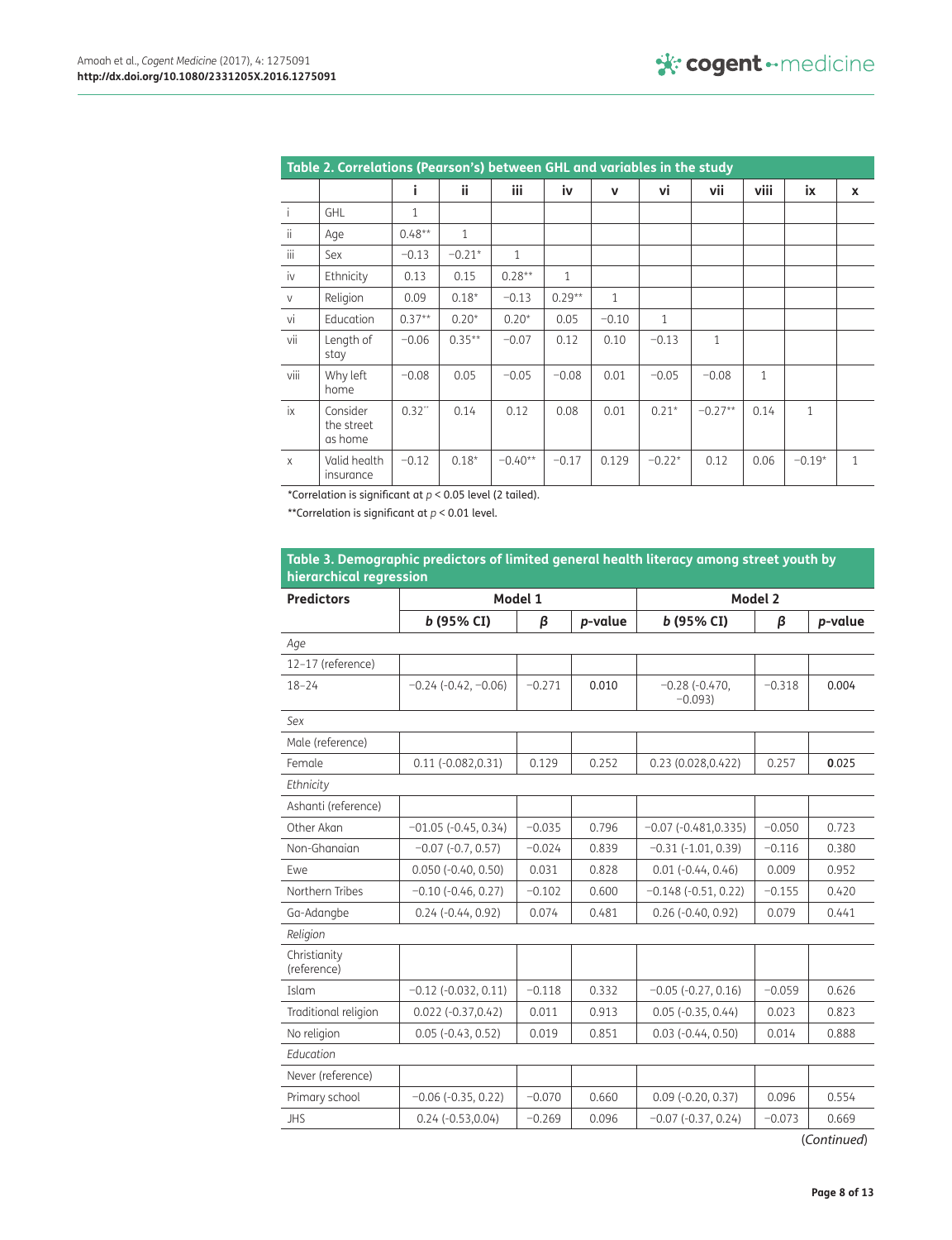| <b>Table 3. (Continued)</b>  |                               |          |         |                             |          |         |  |  |
|------------------------------|-------------------------------|----------|---------|-----------------------------|----------|---------|--|--|
| <b>Predictors</b>            |                               | Model 1  |         | Model 2                     |          |         |  |  |
|                              | b (95% CI)                    | β        | p-value | b (95% CI)                  | β        | p-value |  |  |
| Vocational education         | $-0.34$ ( $-0.760$ , $0.02$ ) | $-0.241$ | 0.066   | $-0.11(-0.49, 0.28)$        | $-0.077$ | 0.578   |  |  |
| Length of stay               |                               |          |         |                             |          |         |  |  |
| $3-6$ months<br>(reference)  |                               |          |         |                             |          |         |  |  |
| 7-12 months                  |                               |          |         | $-0.05$ ( $-0.23, 0.13$ )   | $-0.052$ | 0.590   |  |  |
| 13-18 months                 |                               |          |         | $-0.4$ ( $-1.0,0.20$ )      | $-0.122$ | 0.191   |  |  |
| 19-24 months                 |                               |          |         | $0.07$ ( $-0.20$ , $0.33$ ) | 0.048    | 0.638   |  |  |
| $25-36$ months               |                               |          |         | $0.29(-0.051, 0.64)$        | 0.165    | 0.094   |  |  |
| $37+$ months                 |                               |          |         | 0.29(0.07, 0.52)            | 0.285    | 0.011   |  |  |
| Reason for leaving home      |                               |          |         |                             |          |         |  |  |
| Poverty (reference)          |                               |          |         |                             |          |         |  |  |
| Abusive parents              |                               |          |         | $0.15 (-0.22, 0.52)$        | 0.089    | 0.423   |  |  |
| Peer influence               |                               |          |         | $0.041 (-0.24, 0.32)$       | 0.028    | 0.774   |  |  |
| Orphaned with no<br>quardian |                               |          |         | $-0.10$ ( $-0.53$ , 0.33)   | $-0.051$ | 0.648   |  |  |
| Desire for self-support      |                               |          |         | $0.04$ ( $-0.20$ , $0.27$ ) | 0.034    | 0.739   |  |  |
| Consider the street as home  |                               |          |         |                             |          |         |  |  |
| No (reference)               |                               |          |         |                             |          |         |  |  |
| Yes                          |                               |          |         | 0.24(0.043, 0.44)           | 0.254    | 0.017   |  |  |

Notes: *R*<sup>2</sup> = 0.21 for model 1; Δ*R*<sup>2</sup> = 0.16 for model 2; *b* = unstandardised coefficient;  $\beta$  = standardised coefficient; CI = confidence interval; the bold values were meant to show the significant relationships.

## *5.3. Health literacy and self-perceived health*

Both inadequate GHL and problematic GHL showed an inverse relationship with self-perceived health status after adjusting for other sociodemographic variables in model 2 as shown in Table [4.](#page-9-0) Street youth with limited GHL were thus likely to perceive their health as poor and vice versa.

<span id="page-9-0"></span>

| Table 4. GHL as predictor of self-perceived health status among street youth by multiple<br>regression analysis |                               |         |         |                       |         |         |  |  |
|-----------------------------------------------------------------------------------------------------------------|-------------------------------|---------|---------|-----------------------|---------|---------|--|--|
|                                                                                                                 | Model 1                       |         |         | Model 2 <sup>a</sup>  |         |         |  |  |
|                                                                                                                 | b(95% CI)                     | β       | p-value | b(95% CI)             | β       | p-value |  |  |
| Predictor (GHL)                                                                                                 |                               |         |         |                       |         |         |  |  |
| Inadequate                                                                                                      | $-1.17(-1.51,-0.84)$          | $-0.51$ | 0.00    | $-1.15(-1.57, -0.73)$ | $-0.50$ | 0.00    |  |  |
| Problematic                                                                                                     | $-0.57$ ( $-0.86$ , $-0.27$ ) | $-0.28$ | 0.00    | $-0.79(-1.01,-0.09)$  | $-0.39$ | 0.00    |  |  |
| Sufficient (reference)                                                                                          |                               |         |         |                       |         |         |  |  |
| Constant                                                                                                        | 3.741                         |         | 0.00    | 3.204                 |         | 0.00    |  |  |

Notes: R<sup>2</sup> for model 1 = 0.16; ∆R<sup>2</sup> = 0.39 for model 2; the bold values were meant to show the significant relationships. a Model 2 adjusted for age, sex, education, ethnicity, religion, reasons for leaving home, whether the street is considered as home, valid health insurance ownership, and length of stay on the streets.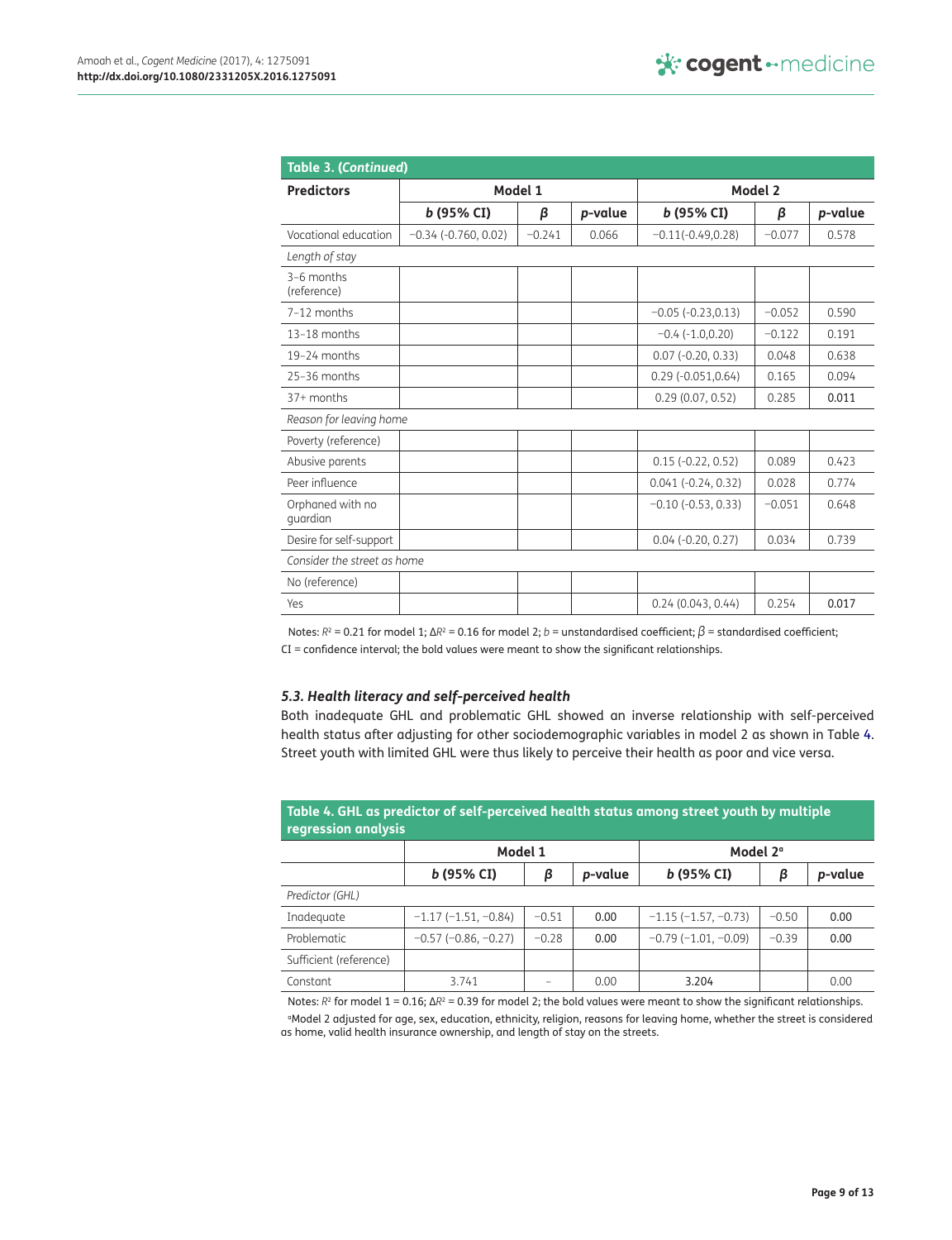#### **6. Discussion**

The paper aimed at elucidating the determinants of health literacy—functional and general health literacy among street youth from the ages of 12 and 24 years in Kumasi Metropolitan area in Ghana. To the best of our knowledge, this is the first study that has assessed health literacy—in its classic sense, among street youth in Ghana. The results provide evidence of the reliability and validity of the HLS-EU-Q instruments even in developing countries just as has been observed in Taiwan (Duong et al., [2015](#page-12-28)).

<span id="page-10-10"></span><span id="page-10-8"></span><span id="page-10-2"></span>The results show that street youth in Kumasi like many other poor and vulnerable groups elsewhere have limited health literacy (Mathebula & Ross, [2013](#page-13-6); Swart-Kruger & Richter, [1997\)](#page-13-18). This is a testament to the socioeconomic deprivation suffered by street youth who are more often than not invisible to human development crusade across countries (Power et al., [1999;](#page-13-19) UNICEF, [2006\)](#page-13-7). Their limited health literacy can thus be attributed to ineffective engagement with the formal health system as Lori et al. ([2014](#page-12-21)) has witnessed other vulnerable groups in Ghana. Owing to this, street youth often rely on their social circles for health information (Amoah, [2013](#page-11-3); Stephenson, [2001\)](#page-13-20). The health information and services available to street youth are more often than not misrepresented and inadequate, which leads to their inability to access and utilise health information effectively.

<span id="page-10-9"></span>Age (being adult), education, and positive attitudes towards living on the streets significantly differentiated GHL levels. These associations express the fact that street youth who embrace the streets as their home and have potentially stayed longer on the streets, tend to adopt coping mechanisms—including informal health education, in order to survive on the streets (Kassa, [2008\)](#page-12-10). Sex differences in predicting GHL is moreover not surprising, as studies have shown in Taiwan. Factors such as gender—the social construction and expectations of the sexes, education and religion have often shaped the differences in health knowledge and consequently health literacy due to differences in everyday experiences and access to services (Lee, Tsai, & Tsai, [2013](#page-12-29)).

<span id="page-10-7"></span><span id="page-10-5"></span><span id="page-10-4"></span><span id="page-10-3"></span>Adults were less likely than younger youth to have limited health literacy. This may mean that current adults on the streets may have spent ample time at home before moving to the streets. In fact, the street youth had lived an average of two years on the streets. The youngest adults (18 year olds) may have taken to the streets at least at the age of 16 years. Indeed, Kaphingst, Goodman, MacMillan, Carpenter, and Griffey [\(2014](#page-12-30)) assert that age is generally an inverse predictor of health literacy among both general and older populations. This inverse relationship is imputable to differences in health experiences. The health literacy of the street youth thus depended more on their ability to manoeuvre for health knowledge through in-depth experiences on the streets, as appropriate health knowledge and information are usually inaccessible to disadvantaged groups. The younger youth develop a street culture, which with time, informs their understanding of health and health issues (Ansell, [2005](#page-12-3); Ennew, [1994;](#page-12-31) Ennew & Swart-Kruger, [2003](#page-12-32)). Moreover, limited health literacy among younger youth as opposed to the older street youth affirms the assertion that adolescents may have poor health literacy even among those in developed countries (Brown, Teufel, & Birch, [2007](#page-12-33)). However, this discovery is contradicted by the finding that, street youth who lived on the streets for more than three years tend to have limited health literacy. This signified that longer a youth indulges in street life, the more his/her health literacy deteriorates. Street youth who had lived longer on the streets and considered the streets as their home therefore forwent the normative way of learning and maintaining healthiness and conventional health knowledge in favour of street knowledge and survival skills, which in the long run impinged on their health literacy.

<span id="page-10-6"></span><span id="page-10-1"></span><span id="page-10-0"></span>Females were also more likely than males to have limited health literacy. Although many of the street youth especially those migrating from northern parts of Ghana are usually females, these females usually have little or no education and their everyday choices are highly dependent on others (Kwankye, Anarfi, Tagoe, & Castaldo, [2009\)](#page-12-34). However, another likely explanation is that males do have a significant tendency to over report their comprehension of health information as Lee et al. ([2013](#page-12-29)) found among Taiwanese men. This is attributable to masculinist culture in many sub-Saharan states (Ayittey, [2006\)](#page-12-35) which leads to the desire for self-reliance and their tendency to avoid encounters with the formal health delivery system. The males among the youth therefore felt the need to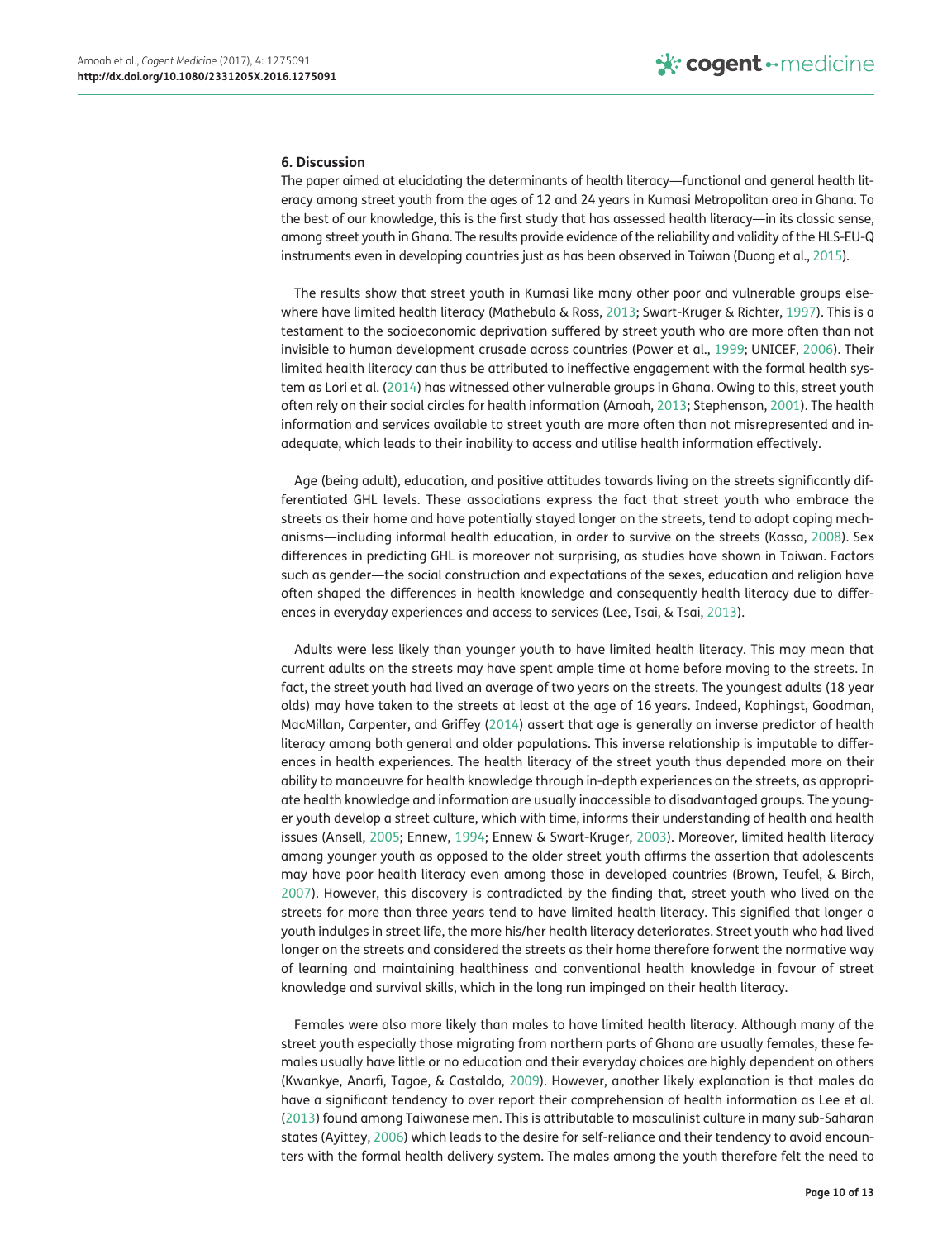<span id="page-11-6"></span><span id="page-11-5"></span>portray themselves as resilient instead of appearing weak and vulnerable in view of the local culture as (Buor, [2004\)](#page-12-36) has previously demonstrated. This finding however departs from results of studies such as that of Cotton, Wright, Harris, Jorm, and Mcgorry ([2006](#page-12-37)) among Australian adolescents where females appeared to be more astute as regards health knowledge.

Previous research has extensively established that people with limited health literacy tend to have poor health status and the vice versa (Protheroe et al., [2012](#page-13-11)). This study buttresses this assertion. Street youth with limited GHL were more likely to perceive their health as poor than those with sufficient GHL. To some extent, their generally poor health status could be explained by their poor healthcare experience as people with limited health literacy tend to communicate infectively during medical encounters (Protheroe et al., [2012\)](#page-13-11). This was manifested among the street youth in Kumasi as limited GHL was associated with health status—which was generally poor.

However, considering this study was based on self-reported health literacy and health status, some of the youth may have given responses that reflect their social desirability instead of their actual situation. There is also the chance that some of the youth may have inaccurately recollected experiences that was relevant for the study. Moreover, the unbalanced power relationships between interviewers and interviewees could have also biased the responses of participants given the sharp contrast in their socioeconomic status. Aside from that, the data lacked other essential socioeconomic variables such as income. However, the strength of this study lies has to do with the unique sample. Street youth represent a peculiar group of people—one whose case has been least studied. Moreover, conscious effort to undertake the data collection in local language strengthens the reliability of results.

#### **7. Conclusion**

The paper has expounded on health literacy among street youth. The study supports earlier assertions that street youth have limited health literacy. Based on the results, factors such as age, positive attitude towards street life, sex, and length of stay on the streets, all of which are associated with limited health literacy of street youth in Kumasi, present a starting point for interventions towards addressing health literacy gaps among street youth. Its strong association with health status among the street youth reaffirms the saliency of health literacy as an essential approach for improving the health-related wellbeing of this group of urban poor and should be granted the requisite attention.

#### **Acknowledgement**

This paper emerged from a broader study to establish the association between social capital, health literacy, and access to health services, in selected rural and urban localities in Ashanti region in Ghana. The Committee on Human Research Publication, and Ethics (CHRPE) of School of Medical Sciences, Kwame Nkrumah University of Science and Technology and Komfo Anokye Teaching Hospital, Kumasi, Ghana, (CHRPE/ AP/345/15) approved the study as part of larger study. The study protocol was also reviewed by the Department of Social Welfare of the Kumasi Metropolitan Area as well as the Street Children Project—a non-governmental organisation, who also assisted in recruiting participants.

#### **Funding**

The authors received no direct funding for this research.

#### **Competing Interests**

The authors declare no competing interests.

#### **Author details**

Padmore Adusei Amoah<sup>1</sup> E-mails: [padmoreaduseiamoah@ln.edu.hk,](mailto:padmoreaduseiamoah@ln.edu.hk) [padmoreamoah@yahoo.com](mailto:padmoreamoah@yahoo.com) ORCID ID:<http://orcid.org/0000-0002-8730-5805> David R. Phillips<sup>1</sup> E-mail: [phillips@ln.edu.hk](mailto:phillips@ln.edu.hk)

Razak Mohammed Gyasi[1](#page-1-1) E-mail: [rgyasi@ln.edu.hk](mailto:rgyasi@ln.edu.hk) Adwoa Owusuaa Kodua[h2](#page-1-1) E-mail: [owusuaa.koduah@gmail.com](mailto:owusuaa.koduah@gmail.com) Joseph Edusei<sup>[3](#page-1-1)</sup>

#### E-mail: [joeedus@yahoo.com](mailto:joeedus@yahoo.com)

- <span id="page-11-0"></span><sup>1</sup> Department of Sociology and Social Policy, Lingnan University, Tuen Mun, Hong Kong (SAR).
- <span id="page-11-1"></span><sup>2</sup> School of Nursing, Hong Kong Polytechnic University, Hung Hom, Hong Kong.
- <span id="page-11-2"></span><sup>3</sup> Centre for Settlements Studies, Kwame Nkrumah University of Science and Technology, Kumasi, Ghana.

#### **Citation information**

Cite this article as: Health literacy and self-perceived health status among street youth in Kumasi, Ghana, Padmore Adusei Amoah, David R. Phillips, Razak Mohammed Gyasi, Adwoa Owusuaa Koduah & Joseph Edusei, *Cogent Medicine* (2017), 4: 1275091.

#### **References**

- <span id="page-11-4"></span>Abebe, T. ([2008\)](#page-2-0). Earning a living on the margins: Begging, street work and the socio-spatial experience of children in Addis Ababa. *Geografiska Annaler. Series B, Human Geography, 9*, 271–284.
- <span id="page-11-3"></span>Amoah, P. A. [\(2013\)](#page-2-1). *Addressing the health problems of street children: The case of street children in Kumasi Metropolitan*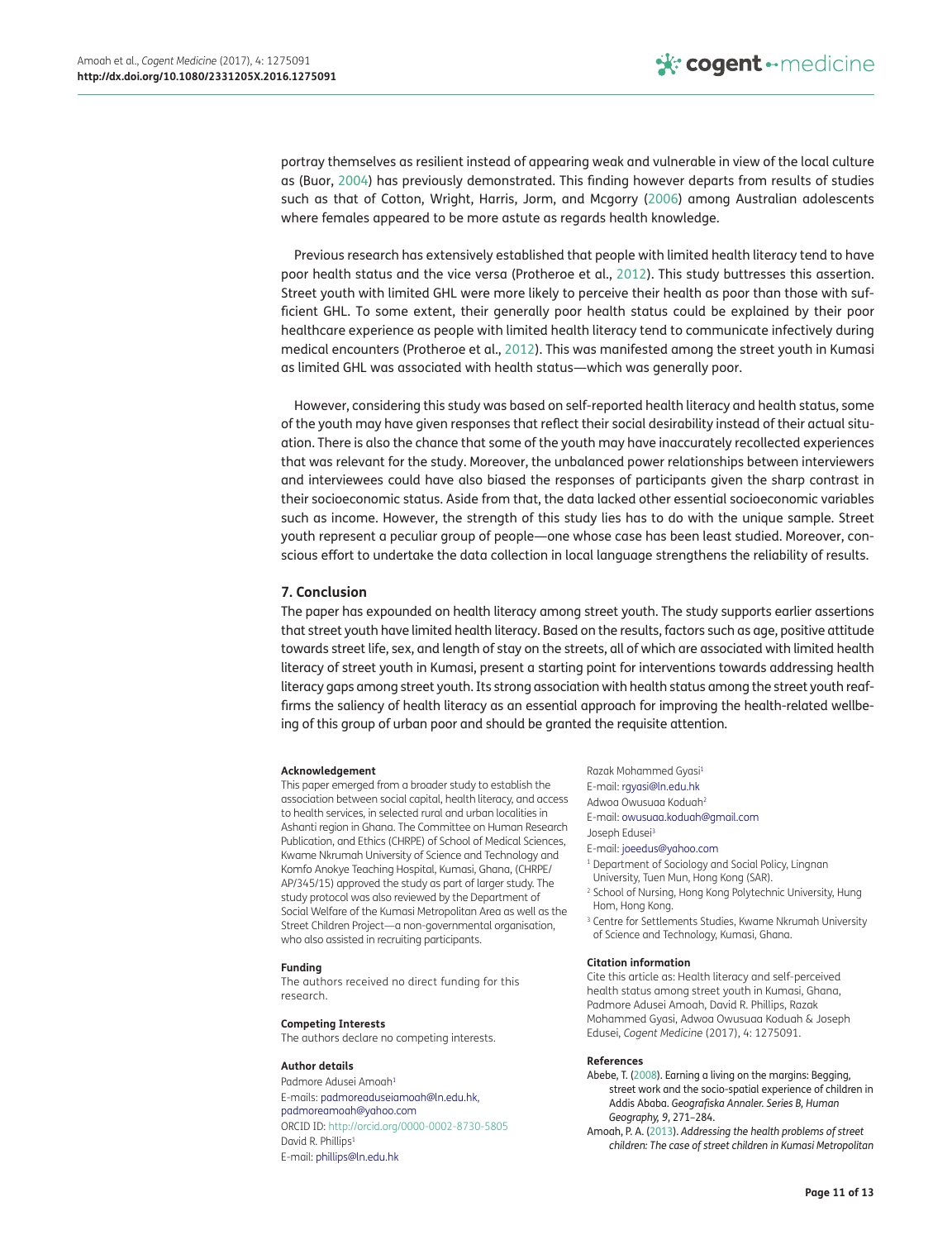*Area, Ghana* (Master of Philosophy). Norwegian University of Science and Technology, Trondheim.

- <span id="page-12-9"></span>Amury, Z., & Komba, A. [\(2010\)](#page-2-2). *Coping strategies used by street children in the event of Illness* (Research Report 10/1 ed.).
- <span id="page-12-8"></span>Dar es Salaam: Research on Poverty Alleviation. Anarfi, K. J. [\(1997\)](#page-2-3). Vulnerability to sexually transmitted disease: Street children in Accra. *Health Transition Review, 7*, 281–306.
- <span id="page-12-3"></span>Ansell, N. ([2005\)](#page-2-4). *Children, youth and development*. London: Routledge.
- <span id="page-12-35"></span>Ayittey, G. B. N. ([2006\)](#page-10-0). *Indigenous African institutions* (2nd ed.). New York, NY: Transnational Publishers Inc. <http://dx.doi.org/10.1163/ej.9781571053374.i-586>
- <span id="page-12-33"></span>Brown, S. L., Teufel, J. A., & Birch, D. A. [\(2007](#page-10-1)). Early adolescents perceptions of health and health literacy. *Journal of School Health, 77*, 7–15.
- <span id="page-12-25"></span>doi:[10.1111/j.1746-1561.2007.00156.x](http://dx.doi.org/10.1111/j.1746-1561.2007.00156.x) Bryman, A. [\(2008](#page-4-0)). *Social research methods* (3rd ed.). New York, NY: Oxford University Press.
- <span id="page-12-36"></span>Buor, D. [\(2004](#page-11-5)). Gender and the utilisation of health service[s](http://dx.doi.org/10.1016/j.healthpol.2004.01.004) in the Ashanti Region, Ghana. *Health Policy, 69*, 375–388. <http://dx.doi.org/10.1016/j.healthpol.2004.01.004>
- <span id="page-12-16"></span>Cho, Y. I., Lee, S.-Y., Arozullah, A., & Crittenden, K. S. [\(2008](#page-3-0)). Effects of health literacy on health status and health service utilization among[s](http://dx.doi.org/10.1016/j.socscimed.2008.01.003)t the elderly. *Social Science & Medicine, 66*, 1809–1816.
	- <http://dx.doi.org/10.1016/j.socscimed.2008.01.003>
- <span id="page-12-23"></span>Consortium for Street Children. ([2003](#page-4-1)). *A civil society forum for anglophone west africa on promoting and protecting the rights of street children*. London: Author.
- <span id="page-12-22"></span>Consortium for Street Children. ([2009](#page-4-2)). *Street Children Statistics*. London: Author.
- <span id="page-12-37"></span>Cotton, S. M., Wright, A., Harris, M. G., Jorm, A. F., & Mcgorry, P. D. ([2006\)](#page-11-6). Influence of gender on mental health literacy in young Australians. *Australian and New Zealand Journal of Psychiatry, 40*, 790–796. doi:[10.1111/j.1440-1614.2006.01885.x](http://dx.doi.org/10.1111/j.1440-1614.2006.01885.x)
- <span id="page-12-4"></span>de Benitez, S. T. [\(2011](#page-2-5)). *State of the world's street children: research* (Street Children Series). London: Consortium for Street Children.
- <span id="page-12-28"></span>Duong, V. T., Lin, I. F., Sorensen, K., Pelikan, J. M., Van Den Broucke, S., Lin, Y. C., & Chang, P. W. [\(2015\)](#page-10-2). Health literacy in Taiwan: A population-based study. *Asia-Pacific Journal of Public Health, 27*, 871–880.
- <span id="page-12-15"></span>doi:[10.1177/1010539515607962](http://dx.doi.org/10.1177/1010539515607962) Eaton, L., Flisher, A. J., & Aarø, L. E. ([2003\)](#page-2-6). Unsafe sexual behaviour in South African youth. *Social Science & Medicine, 56*, 149–165.
	- doi:[10.1016/S0277-9536\(02\)00017-5](http://dx.doi.org/10.1016/S0277-9536(02)00017-5)
- <span id="page-12-14"></span>Edusei, J., & Amoah, P. A. ([2014\)](#page-2-7). Appreciating the complexities in accessing health care among urban poor: The case of street children in Kumasi metropolitan area. *Ghana. Developing Country Studies, 4*, 69–88.
- <span id="page-12-31"></span>Ennew, J. [\(1994\)](#page-10-3). Parentless Friends: A cross-cultural examination of networks among street children and street youth. In F. Nestman & K. Hurrelman (Eds.), *Social Networks and Social Support in Childhood and Adolescence* (pp. 409–428). New York, NY: Aldine de Gruyter.
- <span id="page-12-32"></span>Ennew, J., & Swart-Kruger, J. ([2003](#page-10-4)). Introduction: Homes, places and spaces in the construction of street children and street youth. *Children, Youth and Environments, 13*(1),  $1 - 21$
- <span id="page-12-27"></span>Field, A. [\(2013](#page-5-0)). *Discovering statistics using IBM SPSS statistics* (4th ed.). London: Sage.
- <span id="page-12-11"></span>Geber, G. ([1997\)](#page-2-8). Barriers to health care for stre[e](http://dx.doi.org/10.1016/S1054-139X(97)00111-0)t youth. *Journal of Adolescent Health, 21*, 287–290. [http://dx.doi.org/10.1016/S1054-139X\(97\)00111-0](http://dx.doi.org/10.1016/S1054-139X(97)00111-0)
- <span id="page-12-19"></span>Geltman, P. L., Adams, J. H., Cochran, J., Doros, G., Rybin, D., Henshaw, M., ... Paasche-Orlow, M. [\(2013](#page-3-1)). The impact of functional health literacy and acculturation on the oral

health status of somali refugees living in Massachusetts. *American Journal of Public Health, 103*, 1516–1523. doi:[10.2105/ajph.2012.300885](http://dx.doi.org/10.2105/ajph.2012.300885)

- <span id="page-12-20"></span>Gillis, D. E., Begoray, D., & Rowlands, G. [\(2012](#page-3-2)). Introducing Health Literacy in Context. In D. Begoray, D. E. Gillis, & G. Rowlands (Eds.), *Health literacy in context: International perspectives* (pp. 1–12). New York, NY: Nova Science Publishers Inc.
- <span id="page-12-26"></span>Gobah, F. F. K., & Liang, Z. [\(2011](#page-4-3)). The national health insurance scheme in Ghana: Prospects and challenges: A cross-sectional evidence. *Global Journal of Health Science, 3*, 90–101.
- <span id="page-12-5"></span>Grundling, J., & Grundling, I. ([2005](#page-2-9)). The concrete particulars of the everyday realities of street children. *Human Relations, 58*, 173–190.<http://dx.doi.org/10.1177/0018726705052180>
- <span id="page-12-24"></span>Hashim, I. M. [\(2005](#page-4-4)). *Research report on children's independence migration from northern to central Ghana development research centre on migration, globalisation and poverty*. Brighton: University of Sussex.
- <span id="page-12-12"></span>Hashim, I. [\(2007](#page-2-10)). Independent child migration and education in Ghana. *Development and Change, 38*, 911–931. doi:[10.1111/j.1467-7660.2007.00439.x](http://dx.doi.org/10.1111/j.1467-7660.2007.00439.x)
- <span id="page-12-1"></span>Hawkins, A. O., Kantayya, V. S., & Sharkey-Asner, C. [\(2010](#page-2-11)). Health literacy: A potential barrier in caring for underserved populations. *Disease-a-Month, 56*, 734–740. doi:[10.1016/j.disamonth.2010.10.006](http://dx.doi.org/10.1016/j.disamonth.2010.10.006)
- <span id="page-12-17"></span>Hughes, J. R., Clark, S. E., Wood, W., Cakmak, S., Cox, A., MacInnis, M., ... Broom, B. [\(2010](#page-3-3)). Youth homelessness: The relationships among mental health, hope, and service satisfaction. *Journal of the Canadian Academy of Child and Adolescent Psychiatry, 19*, 274–283.
- <span id="page-12-18"></span>Jain, A. V., & Bickham, D. ([2014\)](#page-3-4). Adolescent health literacy and the Internet: Challenges and opportunities. *Current Opinion in Pediatrics, 26*, 435–439. doi[:10.1097/mop.0000000000000119](http://dx.doi.org/10.1097/mop.0000000000000119)
- <span id="page-12-2"></span>James, A., & James, A. ([2012\)](#page-2-12). *Key concepts in childhood studies*. London: Sage.
- <span id="page-12-7"></span>Jones, N., & Summer, A. ([2011\)](#page-2-13). *Child poverty, evidence and policy: Mainstreaming children in international development*. Bristol: The Policy Press.
- <span id="page-12-30"></span>Kaphingst, K. A., Goodman, M. S., MacMillan, W. D., Carpenter, C. R., & Griffey, R. T. [\(2014](#page-10-5)). Effect of cognitive dysfunction on the relationship between age and health literacy. *Patient Education and Counseling, 95*, 218–225. doi:[10.1016/j.pec.2014.02.005](http://dx.doi.org/10.1016/j.pec.2014.02.005)
- <span id="page-12-10"></span>Kassa, C. S. ([2008](#page-2-14)). *Health seeking behaviour among street children and goverment's response to their rights: The case of Addis Ababa* (Master). Norwegian University of Science and Technology, Trondheim.
- <span id="page-12-6"></span>Kumasi Metropolitan Assembly. [\(2010](#page-2-15)). *Development plan for Kumasi metropolitan area 2010–2013*. Kumasi: Author.
- <span id="page-12-13"></span>Kwankye, S. O., Anarfi, J., Tagoe, C. A., & Castald, A. [\(2007](#page-2-16)). *Coping Strategies of Independent child migrants from Northern Ghana to southern cities* (Working Paper T-23 ed.). Brighton: University of Ghana and Development Research Centre on Migration, Globalisation and Poverty.
- <span id="page-12-34"></span>Kwankye, S. O., Anarfi, J. K., Tagoe, C. A., & Castaldo, A. ([2009\)](#page-10-6). *Independent north-south child migration in Ghana: The decision making process*. Brighton: Development Research Centre on Migration, Globalisation and Poverty, University of Sussex.
- <span id="page-12-29"></span>Lee, S.-Y. D., Tsai, T.-I., & Tsai, Y.-W. [\(2013](#page-10-7)). Accuracy in selfreported health literacy screening: A difference between men and women in Taiwan. *BMJ Open, 3*, e002928. doi:[10.1136/bmjopen-2013-002928](http://dx.doi.org/10.1136/bmjopen-2013-002928)
- <span id="page-12-21"></span>Lori, J. R., Dahlem, C. H. Y., Ackah, J. V., & Adanu, R. M. K. [\(2014](#page-3-5)). Examining Antenatal Health Literacy in Ghana. *Journal of Nursing Scholarship,* 1–9.
- <span id="page-12-0"></span>Manganello, J. A. ([2008\)](#page-2-17). Health literacy and adolescents: A framework and agenda for future research. *Health Education Research, 23*, 840–847. doi:[10.1093/her/cym069](http://dx.doi.org/10.1093/her/cym069)